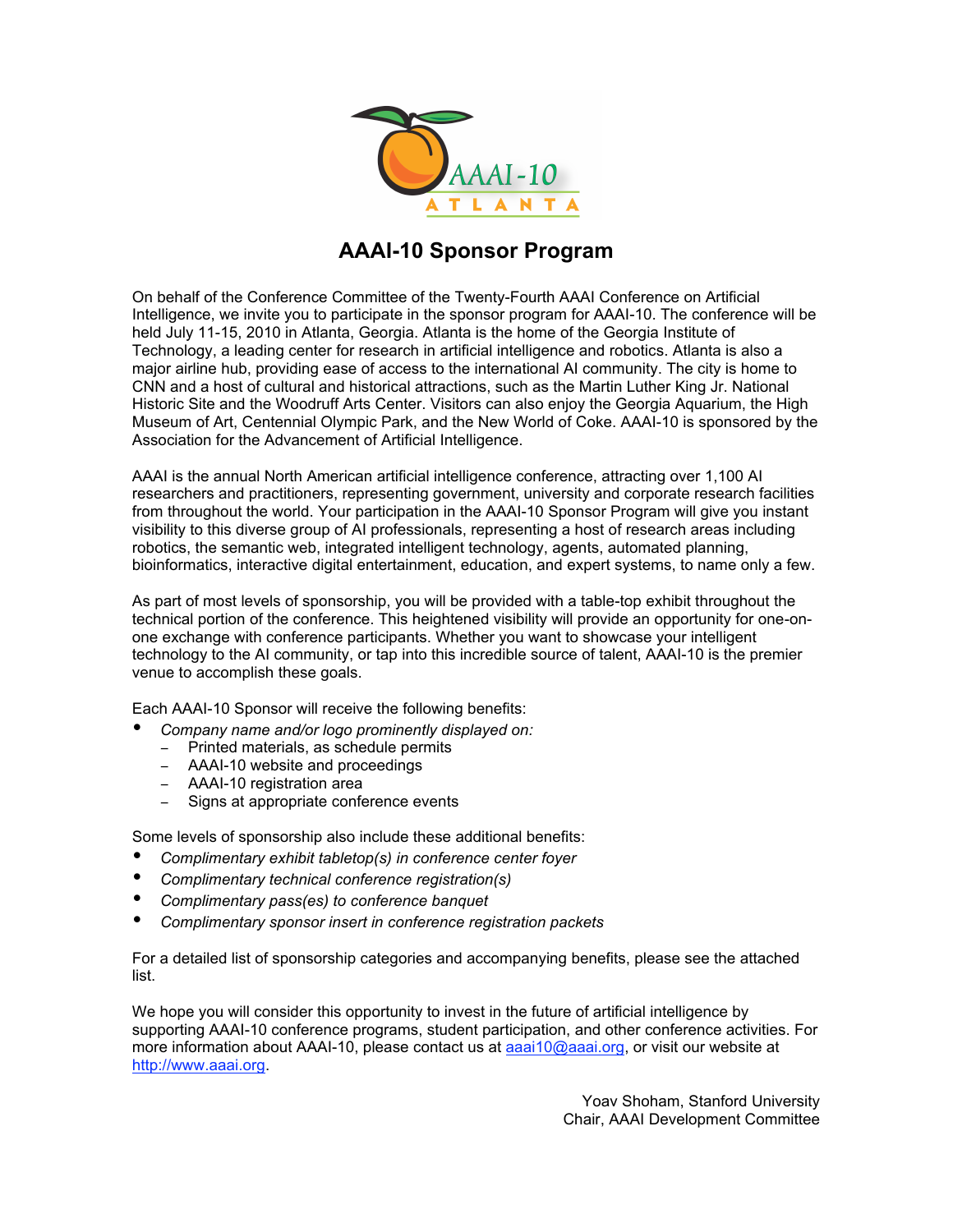## **Sponsorship Levels and Benefits July 11-15, 2010**

AAAI-10 offers several levels of general conference sponsorship, which include a prescribed number of complimentary registrations, table-top exhibit spaces, and registration inserts, including the following:

| Category        | <b>Donation</b> | <b>Registrations</b> | <b>Exhibit</b><br><b>Tables</b> | <b>Packet</b><br><b>Insert</b> |
|-----------------|-----------------|----------------------|---------------------------------|--------------------------------|
| <b>Platinum</b> | \$25,000        |                      |                                 |                                |
| Gold            | \$15,000        |                      |                                 |                                |
| Silver          | \$10,000        |                      |                                 |                                |
| <b>Bronze</b>   | \$5,000         |                      |                                 |                                |

Participation at any of these levels also includes:

- *Company name and/or logo prominently displayed on:*
	- − Printed materials, as schedule permits
	- − AAAI-10 website and proceedings
	- − AAAI-10 registration area
	- − Signs at appropriate conference events

AAAI-10 is committed to working with sponsors who wish to target their donation for a particular program or event. Recognition of this support will be directly associated with the specific program. Examples of this directed sponsorship include the following:

| <b>Platinum</b>    | Gold                   | <b>Silver</b>          | <b>Bronze</b>          |
|--------------------|------------------------|------------------------|------------------------|
| Reception          |                        |                        |                        |
| Poster/Demo        | Poster/Demo            |                        |                        |
| Session            | Session                |                        |                        |
| <b>WiFi Access</b> | <b>WiFi Access</b>     | <b>WiFi Access</b>     |                        |
| Conference         | Conference             | Conference             | <b>Conference</b>      |
| Award/Lecture      | Award/Lecture          | Award/Lecture          | Award/Lecture          |
| Conference Gift    | <b>Conference Gift</b> | <b>Conference Gift</b> | <b>Conference Gift</b> |

Information about sponsoring specific conference programs, such as robot or video competitions, is also available by request.

> **AAAI-10 Sponsorship 445 Burgess Drive Menlo Park, CA 94025-3442 USA 650-328-3123 650-321-4457 (fax) aaai10@aaai.org www.aaai.org**

*Thank you for your sponsorship of AAAI-10!*